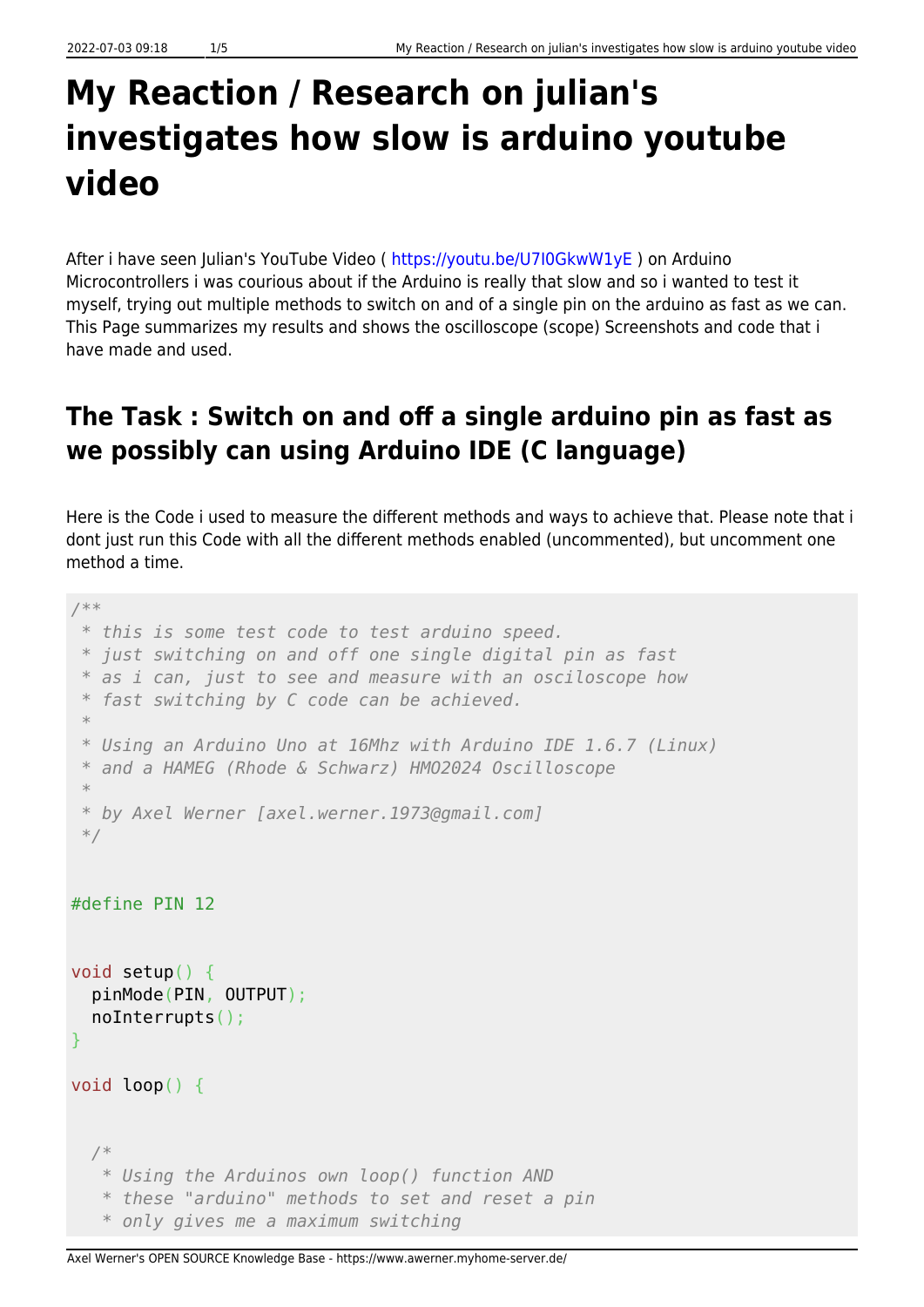```
Last
update:
2016-01-28
16:55
                                       erner.myhome-server.de/doku.php?id=it-artikel:arduino:my-research-or-rea
    * frequency of 94.6KHz at ca 48% duty cicle.
    *
    * See Scope Screenshot:
    *
http://www.awerner.myhome-server.de/lib/exe/fetch.php?media=it-artikel:ardui
no:test-how-fast-is-arduino-using-arduino-loop-digitalwrite.png
    */
// digitalWrite(PIN,HIGH);
// digitalWrite(PIN,LOW);
   /*
    * Using the Arduino loop() function but using bit wise
    * operation on a data register to loop through
    * on and off state of a pin gives me a maximum switching
    * frequency of 999KHz at ca 87.5% duty cicle .
    *
    * See Scope Screenshot:
    *
http://www.awerner.myhome-server.de/lib/exe/fetch.php?media=it-artikel:ardui
no:test-how-fast-is-arduino-using-arduino-loop-bitwise-setreset.png
    */
// PORTB &= 0<<4; // PORT B Bit 4 is Arduino Pin 12
// PORTB |= 1<<4;
   while(1){ // using my OWN (real) loop now...
     /*
      * with my own while loop and these "arduino" methods
      * a maximum switching frequency of only ca. 97.5 KHz
      * at a perfect 50% duty cicle has been achieved
      * while the interupts where disabled.
      */
// digitalWrite(PIN,HIGH);
// digitalWrite(PIN,LOW);
     /*
      * Both bit operation methods work effectively the same
      * when it comes to timing. A maximum switching frequency of 2.66MHz at
      * ca 66.8% duty cicle has been achieved. Even while Interrupts enabled.
 *
      * See Scope Screenshot:
 *
http://www.awerner.myhome-server.de/lib/exe/fetch.php?media=it-artikel:ardui
no:test-how-fast-is-arduino-using-own-while-loop-and-bitwise-setreset.png
      */
     // PORTB = PORTB & B11101111; // clearing bit 4
     // PORTB = PORTB | B00010000; // setting bit 4
     // PORTB &= 0<<4; // Just another way to write it.
```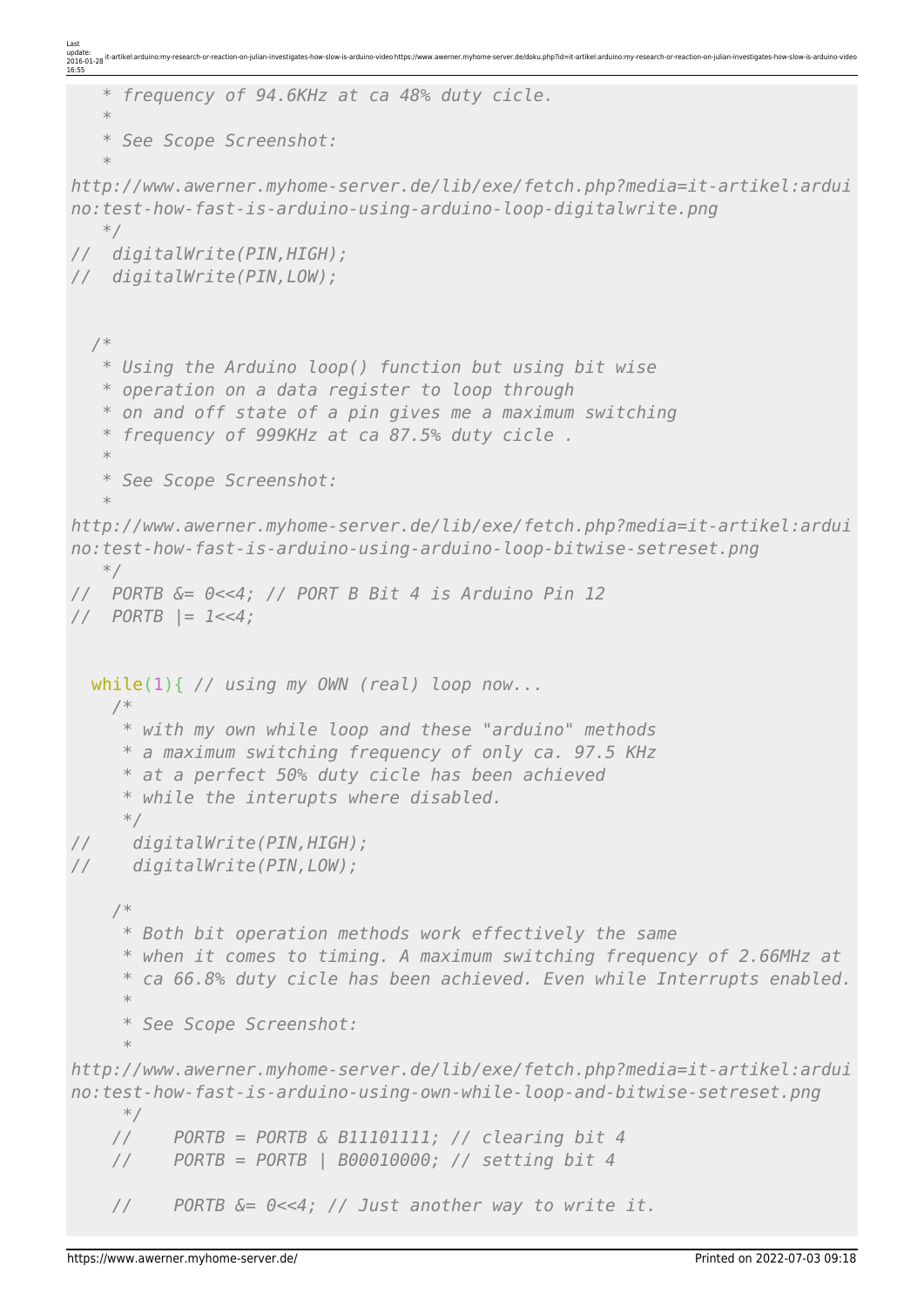```
2022-07-03 09:18 3/5 My Reaction / Research on julian's investigates how slow is arduino youtube video
     // PORTB |= 1<<4;
     PORTB &= 0<<PB4; // Yet another way to write it, using Atmels Port-
/Register- and Pin-Names
    PORTB = 1 < PBA;
   } // end of MY while loop.
} // end of Arduinos loop() function.
```
See C Code for Screenshot-URLs. Just klick on them. Or see them here out of context.

Using the Arduinos own loop() function AND these "arduino" methods to set and reset a pin only gives me a maximum switching frequency of 94.6KHz at ca 48% duty cicle.



Using the Arduino loop() function but using bit wise operation on a data register to loop through on and off state of a pin gives me a maximum switching frequency of 999KHz at ca 87.5% duty cicle .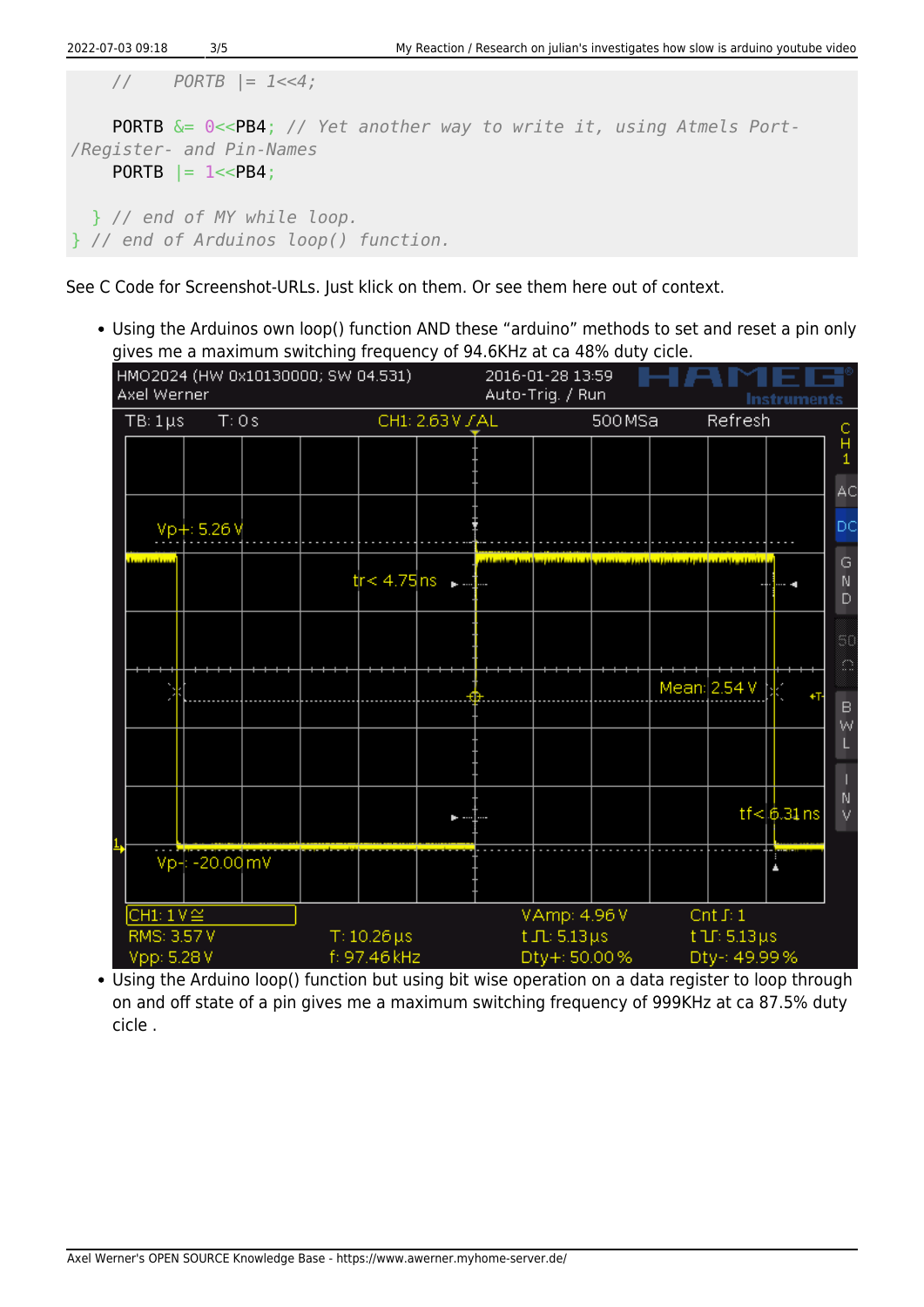

With my own while loop and these "arduino" methods a maximum switching frequency of only ca. 97.5 KHz at a perfect 50% duty cicle has been achieved while the interupts where disabled.